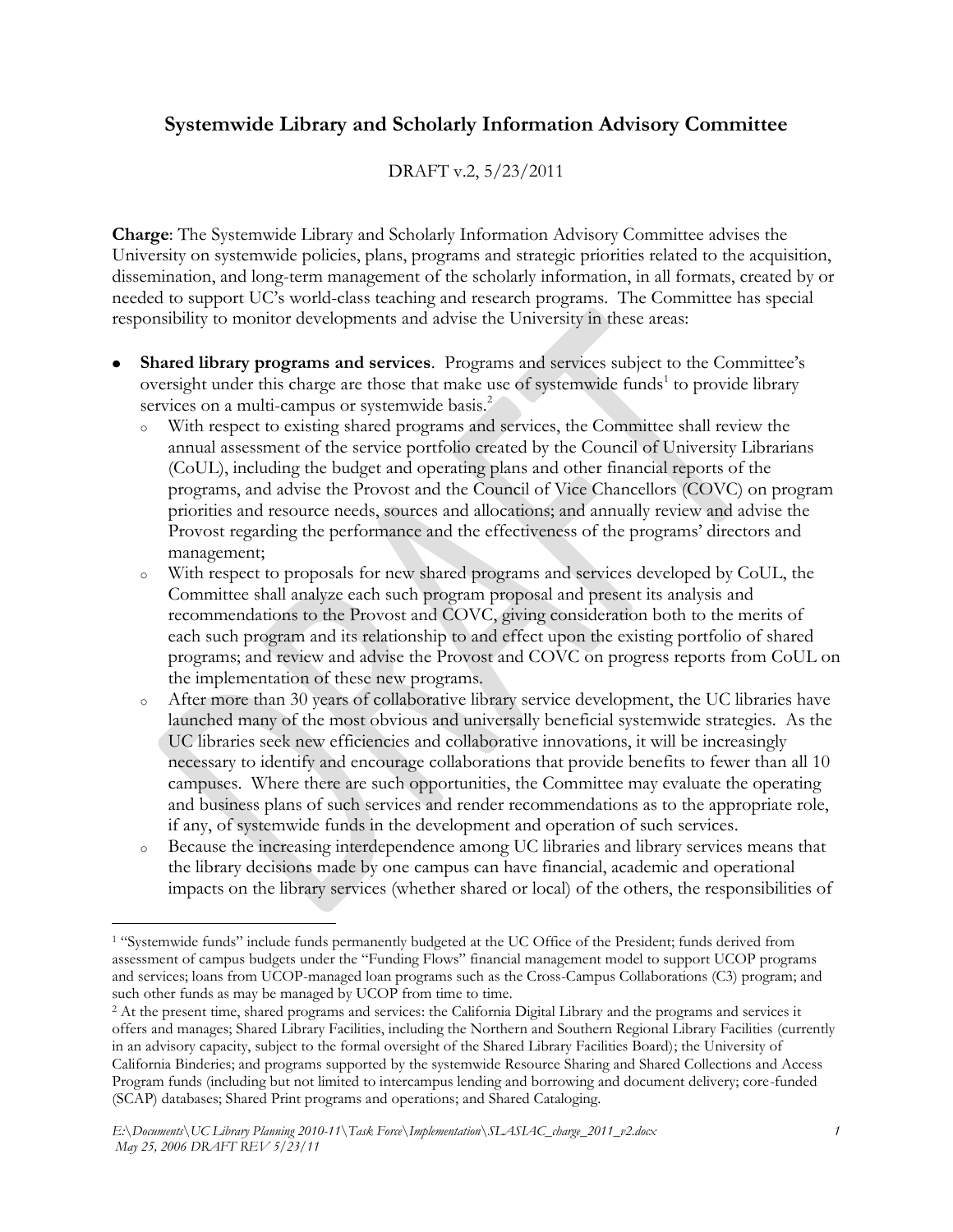the Committee include attention to issues arising from such interdependence even when systemwide funds are not involved. The Committee may analyze and prepare recommendations for the the Provost, COVC, and/or CoUL regarding the effects of independent campus library service decisions on the cost and quality of library services across the UC system.

- **The California Digital Library.** Review and approve the organization, structure, and funding models of the CDL; annually review and approve updated strategic plans, budget and operational objectives for the next fiscal year; review and approve long term plans for investment and new program and service operations; review the administrative performance of the Director and forward to the Provost a summary of the administrative performance review along with such recommendations as it deems appropriate; and when a vacancy exists in the directorship, oversee the recruitment of candidates for the position in consultation with the Office of the Provost, and submit to the Provost a list of possible candidates to be considered for the position with a recommendation for the appointment of Director.
- **Interdependence with other University information functions and services.** At a time when UC's libraries – along with the teaching and research programs they support – are being transformed by the explosive growth of digital publication, networked information and mobile communication, there may be significant needs and opportunities for libraries to collaborate with other campus and University units that provide information infrastructure and services; examples include research support functions and technologies and instructional support systems and services. The Committee is encouraged to identify, advise on, and facilitate such opportunities.
- **Copyright-related matters**. The Committee shall:
	- <sup>o</sup> Monitor internal and external developments related to copyright law, policy and practice, and advise the University on copyright-related matters, particularly (but not exclusively) from the perspective of the effect of copyright on the University's academic program,
	- <sup>o</sup> Monitor and advise on the development and maintenance of Universitywide copyright policies and practices.

**Membership and Appointments:** The Committee is appointed by and reports to the Provost and Executive Vice President, Academic Affairs and works closely with the Vice Provost for Academic Planning, Programs and Coordination. All appointed members will serve a three-year term.

Although the primary criteria for appointment are functional, to insure the necessary breadth of input, the Committee shall include individuals from all campuses of the UC System, and shall include:

- A representative of the Council of Vice Chancellors,<sup>3</sup> who serves as Chair;
- A representative of the Council of Vice Chancellors for Research;<sup>3</sup>
- The Vice Chair of Academic Council, ex officio, and up to two additional Academic Senate representatives approved by the Council chair;
- Additional faculty as needed to provide appropriate disciplinary perspectives;
- A representative of the Information Technology Leadership Council;<sup>3</sup>
- A representative of the Educational Technology Leadership Group;<sup>3</sup>

 $\overline{a}$ <sup>3</sup> To be nominated by the Council in consultation with the Office of the Provost.